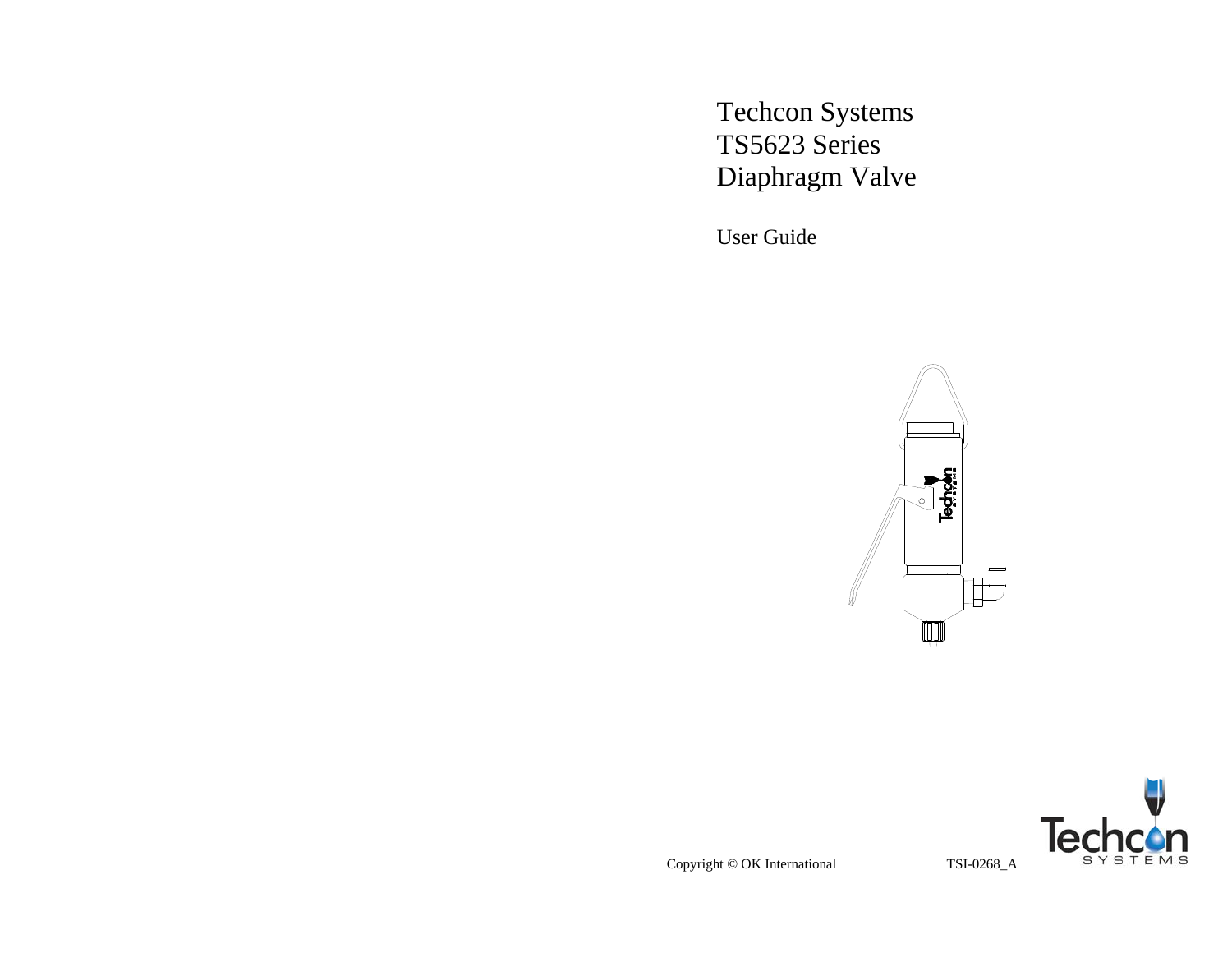# **CONTENTS**

|    |                             | Page number |
|----|-----------------------------|-------------|
| 1. |                             |             |
| 2. |                             |             |
| 3. |                             |             |
| 4. |                             |             |
| 5. |                             |             |
| 6. | Maintenance and Cleaning    |             |
|    |                             |             |
|    |                             |             |
| 7. | Spare Parts and Accessories |             |
|    |                             |             |
|    |                             |             |
|    |                             |             |
| 8. |                             |             |
|    |                             |             |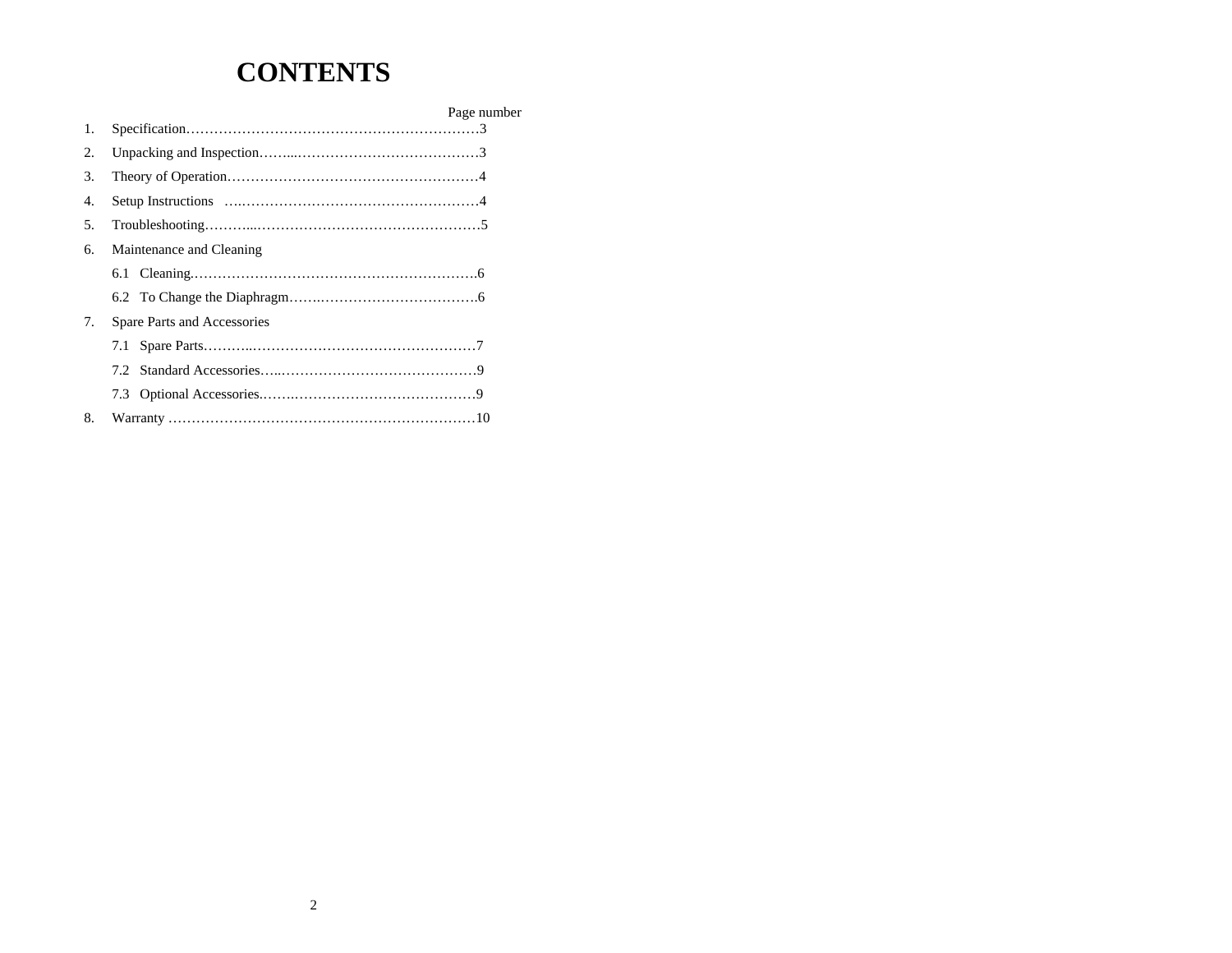#### **8.LIMITED WARRANTY**

Manufacturer warrants this product to the original purchaser for a period of one (1) year from date of purchase to be free from defects in material and workmanship, but not against damages by misuse, negligence, accident, faulty installations and instructions. Manufacturer will repair or replace (at factory's option), free of charge, any component of the equipment thus found to be defective, on return of the component, "PREPAID" to the factory during the warranty period. In no event shall any liability or obligation of the Manufacturer arising from this warranty exceed the purchase price of the equipment. This warranty is only valid if the defective product is returned as a complete assembly without physical damage. The Manufacturer's liability, as stated herein, cannot be altered or enlarged except by a written statement signed by an officer of the company. In no event shall the Manufacturer be liable for consequential or incidental damages. A return authorization is required from OK International prior to shipping a defective unit to the factory.

Manufacturer reserves the right to make engineering product modifications without notice.

Send warranty returns to:

OK International 12151 Monarch Street Garden Grove, Ca 92841

## **1. SPECIFICATIONS**

|                                  | <b>TS5623HT</b>        | <b>TS5623HD</b>    | <b>TS5622HU</b>       |
|----------------------------------|------------------------|--------------------|-----------------------|
| <b>Size</b>                      | $3.9''$ X $1.06''$     | $3.9''$ X $1.06''$ | $3.9'' \times 1.06''$ |
|                                  | $(99$ mm $X 27$ mm $)$ | (99mm X 27 mm)     | (99mm X 27 mm)        |
| Weight                           | $0.26$ lb $(116g)$     | $0.26$ lb $(116g)$ | $0.26$ lb $(116g)$    |
| Fluid Inlet Port                 | 1/8"NPT female         | $1/8$ "NPT female  | $1/8$ "NPT female     |
| <b>Fluid Outlet</b><br>Port      | $1/4 - 28$ UNF         | $1/4 - 28$ UNF     | $1/4 - 28$ UNF        |
| Maximum<br><b>Fluid Pressure</b> | 70 psi (4.8 bars)      | 70 psi (4.8 bars)  | 70 psi (4.8 bars)     |
| <b>Wetted Parts</b>              | Teflon®                | Acetal             | <b>UHMWPE</b>         |

#### **2. UNPACKING AND INSPECTION**

Carefully unpack the valve and examine the items contained in the carton. These will include:

- Valve Assembly
- •Sample Needle Kit and fluid line
- User Guide

Inspect the unit for any damaged which may have occurred in transit. If such damage has occurred, notify the carrier at once. Claim for damage must be made by the consignee to the carrier, and should be reported to the manufacturer.

Teflon is a registered trademark of E.I. DuPont.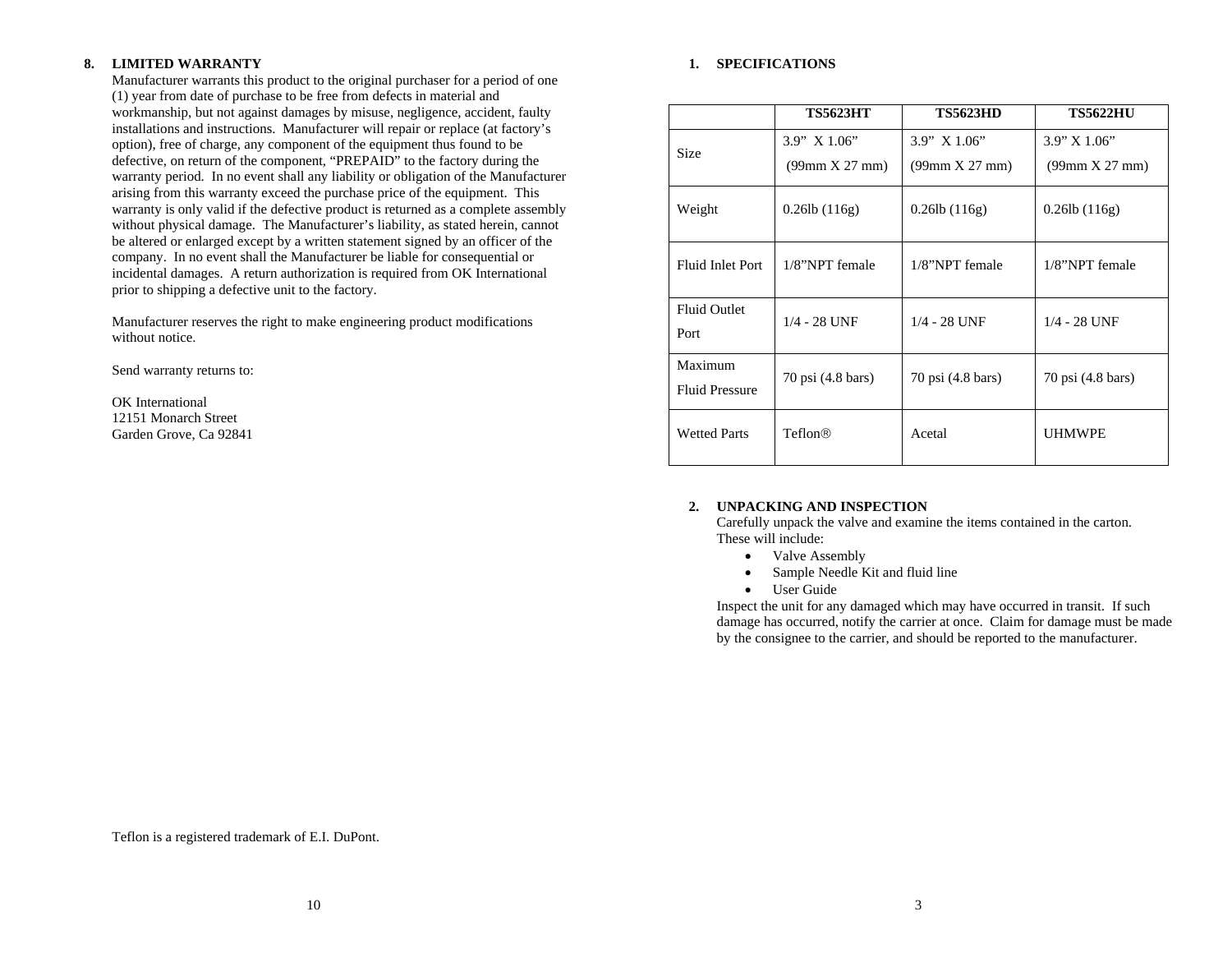#### **3.THEORY OF OPERATION**

The TS5623 Series hand operated Diaphragm Valves are normally closed by an internal compression spring (1). Pressing the hand lever (2) drives the piston assembly (3) back, opening the material path allow fluid flow from the material inlet (3) to the material outlet (4). The valve closes instantly when the hand lever is released.



Figure 1.0

## **4. SETUP INSTRUCTIONS**

Refer to figure 2.0

- 1. Connect the fluid reservoir feed tube (1) to the valve inlet port (2).
- 2.Connect appropriate dispensing tip or nozzle to the fluid outlet port (4).
- 3.Set the fluid reservoir pressure. Do not exceed 70 psi (4.8 bars)
- 4. Make sure all connections are tight
- 5. Place container under the valve outlet and press the hand lever down until the fluid flows steady.

The amount of fluid that flows through the valve is determined by:

- •Fluid reservoir pressure
- $\bullet$ Dispensing tip size





## **7.2 Standard Accessories:**

| <b>PART NUMBER</b> | <b>DESCRIPTION</b>      |
|--------------------|-------------------------|
| 9000-000-100       | Sample needles kit      |
| TSD126-360BK       | <b>Black fluid line</b> |

## **7.3 Optional Accessories**

| <b>TE SERIES NEEDLE</b> |       |                  |        |
|-------------------------|-------|------------------|--------|
| <b>PART NUMBER</b>      | Gauge | <b>Hub Color</b> | ID(in) |
| <b>TE714050PK</b>       | 14    | Olive            | .063   |
| <b>TE715050PK</b>       | 15    | Amber            | .054   |
| <b>TE718050PK</b>       | 18    | Green            | .033   |
| <b>TE720050PK</b>       | 20    | Pink             | .024   |
| <b>TE721050PK</b>       | 21    | <b>Purple</b>    | .020   |
| <b>TE722050PK</b>       | 22    | <b>Blue</b>      | .016   |
| <b>TE723050PK</b>       | 23    | Orange           | .013   |
| <b>TE725050PK</b>       | 25    | <b>Red</b>       | .010   |
| <b>TE727050PK</b>       | 27    | <b>Clear</b>     | .008   |
| <b>TE730050PK</b>       | 30    | Lavender         | .006   |
| <b>TE732025PK</b>       | 32    | Yellow           | .004   |

| <b>TT SERIES NEEDLE</b> |       |                  |         |
|-------------------------|-------|------------------|---------|
| <b>PART NUMBER</b>      | Gauge | <b>Hub Color</b> | ID (in) |
| TT14-DHUVPK             | 14    | Olive            | .063    |
| <b>TT16-DHUVPK</b>      | 16    | Grey             | .047    |
| <b>TT18-DHUVPK</b>      | 18    | Green            | .033    |
| <b>TT20-DHUVPK</b>      | 20    | Pink             | .024    |
| TT22-DHUVPK             | 22    | Blue             | .016    |
| <b>TT25-DHUVPK</b>      | 25    | Red              | .010    |
| <b>TT27-DHUVPK</b>      | 27    | <b>Clear</b>     | .008    |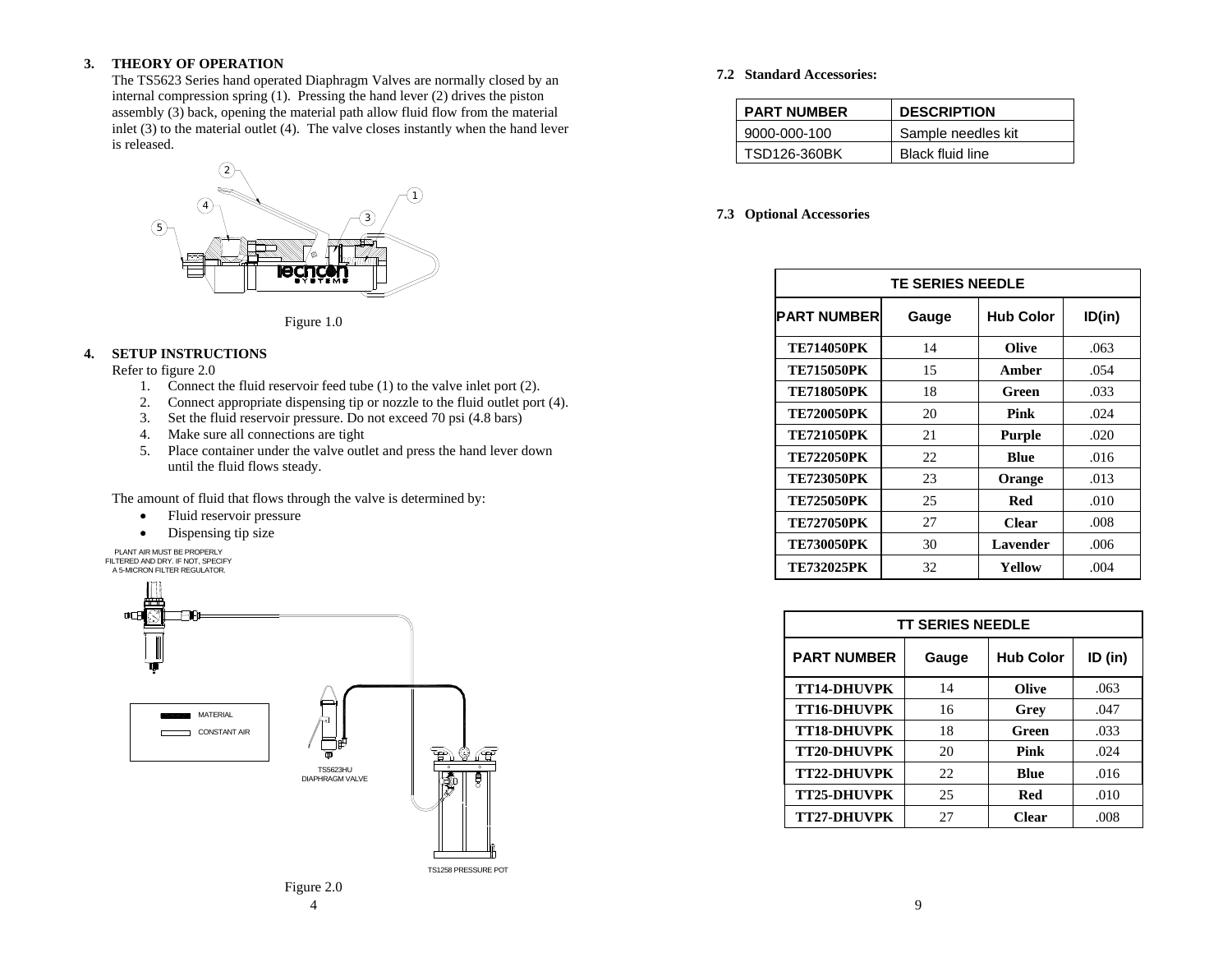Fluid housing kit and Diaphragm kit are also available, see below information.

The fluid housing replacement kit includes:



The diaphragm replacement kit includes:



Please refer to the chart below for part numbers:

| <b>VAVLE PART</b><br><b>NUMBER</b> | <b>FLUID HOUSING</b><br>кіт | DIAPHRAGM KIT |
|------------------------------------|-----------------------------|---------------|
| <b>TS5623HU</b>                    | 5620HU-FHKIT                | 5620UHMW-DKIT |
| <b>TS5623HT</b>                    | 5620HT-FHKIT                | 5620TFE-DKIT  |
| <b>TS5623HD</b>                    | 5620HD-FHKIT                | 5620UHMW-DKIT |

# **5. TROUBLESHOOTING**

| <b>PROBLEM</b>                                                    | <b>POSSIBLE CAUSE</b>                                 | <b>CORRECTION</b>                       |
|-------------------------------------------------------------------|-------------------------------------------------------|-----------------------------------------|
|                                                                   | Fluid pressure too low                                | Increase fluid pressure                 |
| No fluid flow                                                     | Dispense tip clogged                                  | Replaced tip                            |
|                                                                   | Fluid cured in valve<br>chamber                       | Clean valve thoroughly                  |
| Inconsistent<br>fluid flow                                        | Fluid pressure fluctuating                            | Make sure fluid pressure is<br>constant |
|                                                                   | Air trapped in fluid housing                          | Purge valve                             |
| Fluid drools after<br>the valve closes.<br>eventually<br>stopping | Air trapped in fluid housing                          | Purge valve                             |
|                                                                   | Worn diaphragm                                        | Replace diaphragm                       |
|                                                                   | Worn fluid housing                                    | Replace fluid housing                   |
| Steady drip                                                       | Fluid pressure exceeds 70<br>psi $(4.8 \text{ bars})$ | Lower fluid pressure                    |
|                                                                   | Valve re-assembled<br>incorrectly after cleaning      | Refer to Maintenance section            |
| <b>Fluid leaks</b><br>between<br>diaphragm and<br>fluid housing   | Mounting screws loose                                 | Tighten screws                          |
| Fluid leaks out of<br>bleed hole                                  | Diaphragm ruptured                                    | Replace diaphragm                       |